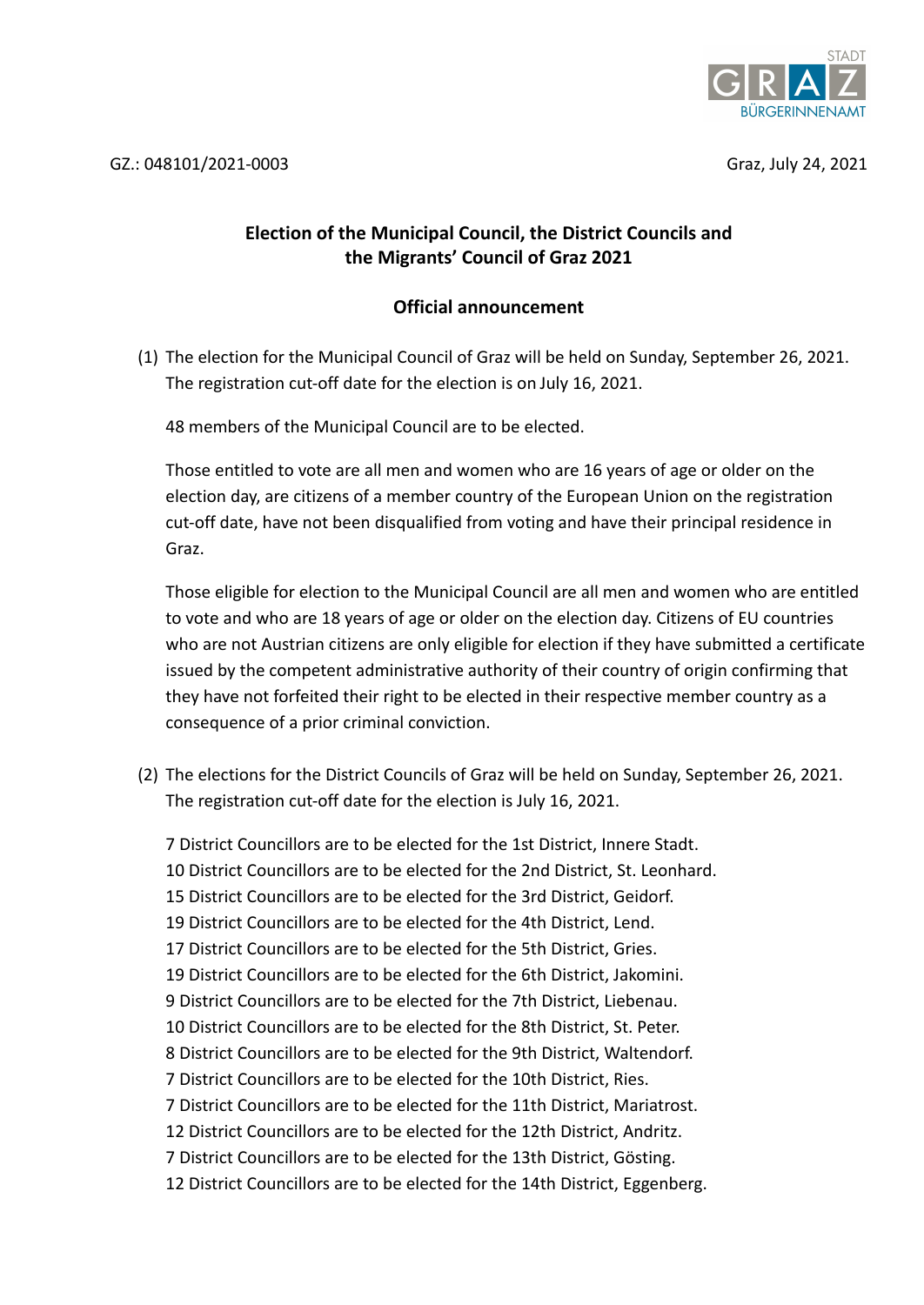9 District Councillors are to be elected for the 15th District, Wetzelsdorf. 9 District Councillors are to be elected for the 16th District, Straßgang.

7 District Councillors are to be elected for the 17th District, Puntigam.

Inhabitants of the municipality who are entitled to vote in the Municipal Council elections may only vote in the District Council elections for the district in which they have their principal residence, and where they are registered in the election register for the election of the Municipal Council.

In order to be eligible for election as a member of a District Council, it is necessary, in addition to the preconditions for election to the Municipal Council (see (1) above), for the candidate's principal residence or place of professional occupation to be located in the respective district.

(3) The election for the Migrants' Council of Graz will be held on Sunday, September 26, 2021. The registration cut-off date for the election is July 16, 2021.

9 members of the Migrants' Council are to be elected.

Groups canvassing for votes must submit their nominations for the election of the Migrants' Council to the Election Office of the City of Graz ("Stadtwahlbehörde") no later than 5 p.m. on the 37th day before the date of the election. The date and time of receipt must be indicated on the nomination.

Each nomination must be supported by one member of the Migrants' Council or at least 10 persons entitled to vote according to § 100 of the electoral regulations Graz 2012, Provincial Law Gazette (LGBl) 86/2012. The declaration of support must indicate the first name and surname, the date of birth and the address of the person entitled to vote. Declarations of support must be personally signed by the persons entitled to vote and must be enclosed with the nomination. After the submission of a proposal to the Election Office, individual declarations of support may only be withdrawn if the issuer can prove or establish prima facie evidence that the declaration of support was signed as a consequence of a significant error, fraudulent misrepresentation or under threat.

The proposal must contain the following:

1. The full designation of the canvassing group as well as an abbreviation thereof, if any, consisting of a maximum of five letters which may constitute a word.

2. The list of the names of people of the canvassing group, i.e. a list indicating a maximum of 18 candidates as the number of mandates to be allocated, indicating the order of the candidates in Arabic figures as well as the first name and surname, the year of birth, the citizenship, the type of residence permit, the occupation and the address of the principal residence of each candidate.

3. Details of the person authorised to accept service (first name and surname, occupation, address).